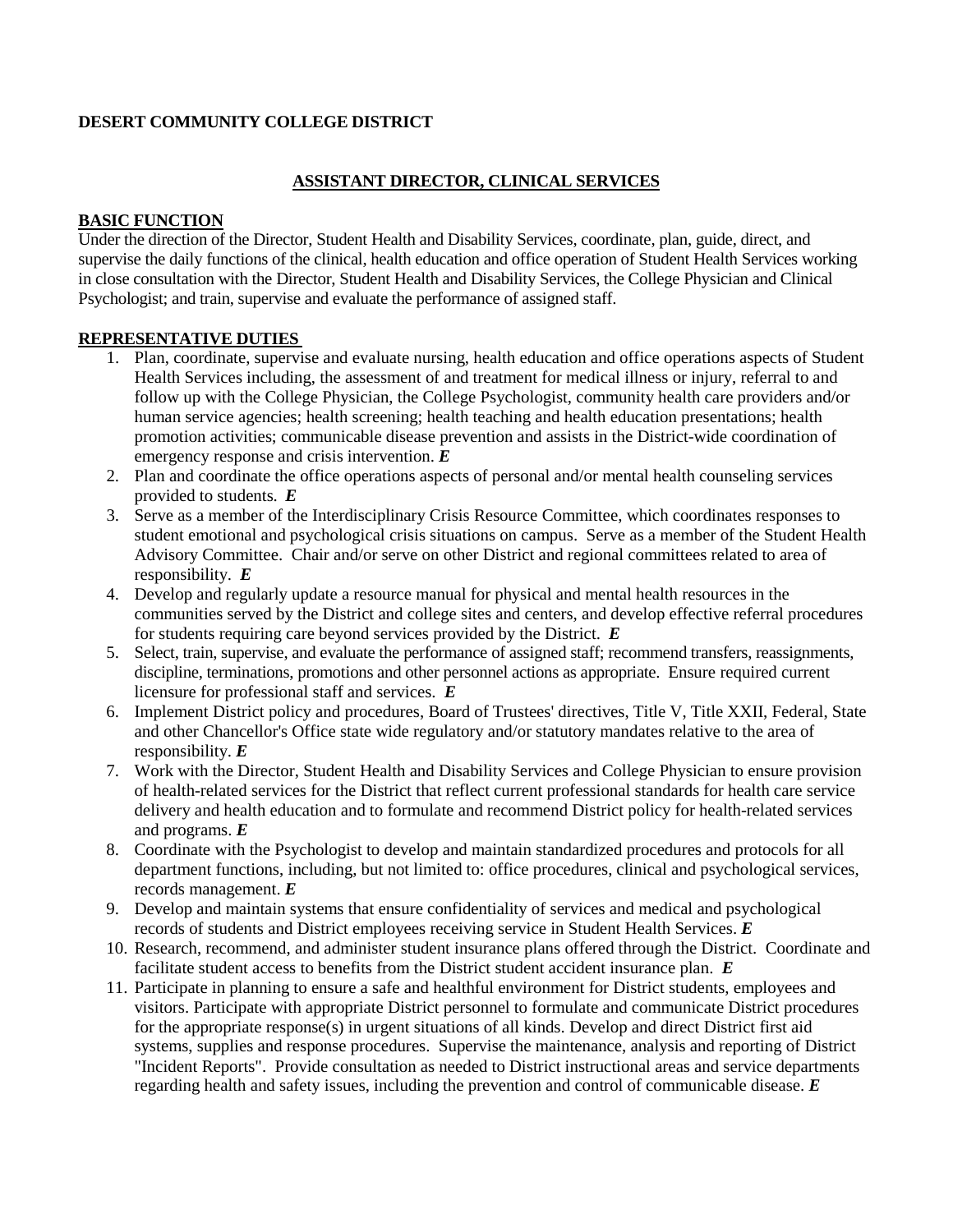- 12. Work with the Director, Student Health and Disability Services and the College Psychologist to develop and manage a comprehensive physical and mental health education program. Consult with District sites, departments, faculty and staff to address concerns related to health status of individual students; develop appropriate responses to health-related issues and concerns. *E*
- 13. Develop and maintain an effective patient education program that is integrated into all of the services provided. Train staff to implement patient education into their roles with students. *E*
- 14. Develop and supervise publicity of events and programs. Assist in the development of presentations on health related subject matters to classes, student organizations, and staff groups, upon request. Develop a plan for first aid and CPR training throughout the District. Monitor and maintain the first aid kits throughout the District. *E*
- 15. Provide consultation and support to District instructional and service departments which serve students with special needs, i.e., ESL, EOPS, Vocational Studies DSPS, International Students in the provision of such services as mandated immunizations, health status and disability assessment. *E*
- 16. Conduct periodic program review and needs assessment with employees and students to identify unmet needs and to establish program priorities. Develop and maintain an effective quality assurance program for all services provided. *E*
- 17. Seek and participate in professional development activities. *E*
- 18. Meet schedules and timelines, organize multiple projects efficiently and effectively and carry out required project details throughout the year. *E*
- 19. Other duties and responsibilities as assigned.

# **KNOWLEDGE AND ABILITIES**

**Knowledge of**: Principles and practices of program administration; State mandates, District policy, professional standards and Federal and State laws relative to area of responsibility; healthcare administration techniques and effective management practices; effective and appropriate provision of clinical, health-related safety and emergency interventions; interrelationships between community resources and student success; effective methods of health education and promotion; systems for clinical quality assurance; interpersonal skills using tact, patience and courtesy; oral and written communication skills; cultural diversity concerns and issues; team building principles; record-keeping techniques; modern office practices, procedures and equipment.

**Ability to**: Plan and organize large, complex tasks; supervise the work of assigned staff; provide and supervise basic health care services including health education and promotion; implement and provide effective and appropriate clinical, related health-safety and emergency interventions; provide liaison with College departments and community resources and other colleges; work in an atmosphere of collegial decision-making; demonstrate consensus-building skills; communicate clearly, both orally and in writing; assure compliance with all applicable laws, state mandates, District policy and professional standards pertaining to area of responsibility; implement effective quality assurance interventions for services provided; demonstrate sensitivity to, and respect for, a diverse population; prioritize and schedule work; meet schedules and time lines; maintain confidentiality of student records; train and provide work direction to others; work independently and confidentially with minimal direction; exercise tact and diplomacy in dealing with sensitive or confidential matters; sit for extended periods of time; bend at the waist, kneel or crouch; lift up to 25 pounds.

# **EDUCATION AND EXPERIENCE**

In accordance with Cal. Admin. Code title 5, § 53411:

- (1) a master's degree in nursing and a California Public Health Nurse certificate; OR
- (2) a bachelor's degree in nursing, a California Public Health Nurse certificate, and a master's degree in health education, sociology, psychology, counseling, health care administration, public health, or community health.

Five (5) years of professional nursing experience in a short term acute care setting or a healthcare setting involving relevant clinical experience and three (3) years of increasingly responsible administration/management of healthcare services including demonstrated successful experience in the supervision of health care professionals and